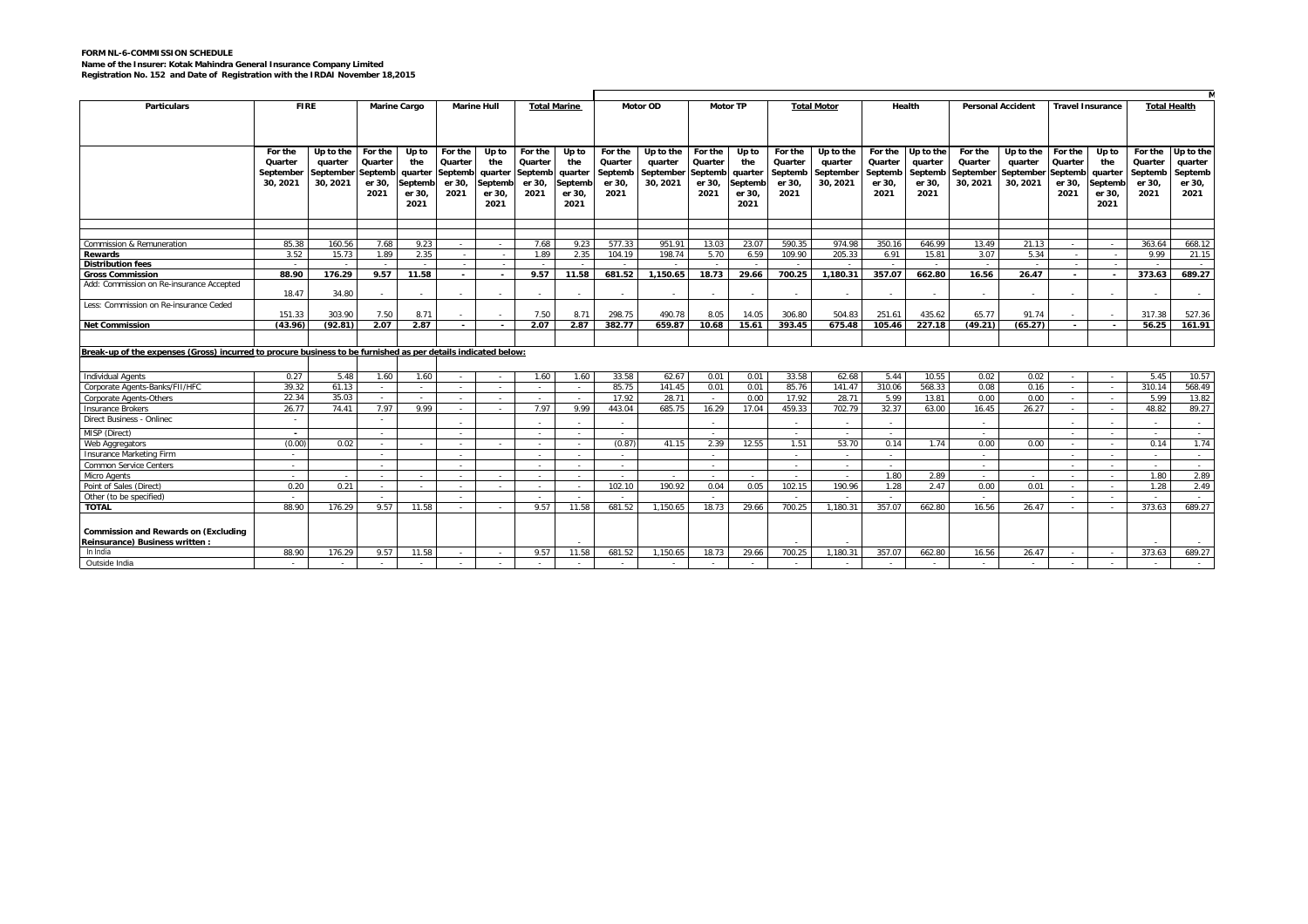## **FORM NL-6-COMMISSION SCHEDULE Name of the Insurer: Kotak Mahindra General Insurance Company Limited Registration No. 152 and Date of Registration with the IRDAI November 18,2015**

| <b>Particulars</b>                                                                                            |           |           | <b>FIRE</b><br><b>Marine Cargo</b> |                          | <b>Marine Hull</b>       |                          | <b>Total Marine</b> |                          | <b>Motor OD</b> |           |         | <b>Motor TP</b> |                 | <b>Total Motor</b> |            | Health    | <b>Personal Accident</b> |           | <b>Overseas Travel</b><br>Insurance |                          | <b>Total Health</b> |                          |
|---------------------------------------------------------------------------------------------------------------|-----------|-----------|------------------------------------|--------------------------|--------------------------|--------------------------|---------------------|--------------------------|-----------------|-----------|---------|-----------------|-----------------|--------------------|------------|-----------|--------------------------|-----------|-------------------------------------|--------------------------|---------------------|--------------------------|
|                                                                                                               |           |           |                                    |                          |                          |                          |                     |                          |                 |           |         |                 |                 |                    |            |           |                          |           |                                     |                          |                     |                          |
|                                                                                                               | For the   | Up to the | For the                            | Up to                    | For the                  | Up to                    | For the             | Up to                    | For the         | Up to the | For the | Up to           | For the         | Up to the          | For the    | Up to the | For the                  | Up to the | For the                             | Up to                    | For the             | Up to the                |
|                                                                                                               | Quarter   | quarter   | Quarter                            | the                      | Quarter                  | the                      | Quarter             | the                      | Quarter         | quarter   | Quarter | the             | Quarter         | auarter            | Quarter    | quarter   | Quarter                  | quarter   | Quarter                             | the                      | Quarter             | quarter                  |
|                                                                                                               | September | September | Septemb                            | quarter                  | Septemb                  | quarter                  | Septemb             | quarter                  | Septemb         | Septembei | Septemb | quarter         | Septemb         | September          | Septemb    | Septemb   | September                | September | Septemb                             | quarter                  | Septemb             | Septemb                  |
|                                                                                                               | 30.2020   | 30, 2020  | er 30.                             | ieptemb                  | er 30,                   | Septemb                  | er 30               | Septemt                  | er 30.          | 30.2020   | er 30,  | Septemb         | er 30.          | 30, 2020           | er 30.     | er 30.    | 30.2020                  | 30.2020   | er 30,                              | Septemb                  | er 30.              | er 30.                   |
|                                                                                                               |           |           | 2020                               | er 30,                   | 2020                     | er 30.                   | 2020                | er 30,                   | 2020            |           | 2020    | er 30.          | 2020            |                    | 2020       | 2020      |                          |           | 2020                                | er 30.                   | 2020                | 2020                     |
|                                                                                                               |           |           |                                    | 2020                     |                          | 2020                     |                     | 2020                     |                 |           |         | 2020            |                 |                    |            |           |                          |           |                                     | 2020                     |                     |                          |
|                                                                                                               |           |           |                                    |                          |                          |                          |                     |                          |                 |           |         |                 |                 |                    |            |           |                          |           |                                     |                          |                     |                          |
|                                                                                                               |           |           |                                    |                          |                          |                          |                     |                          |                 |           |         |                 |                 |                    |            |           |                          |           |                                     |                          |                     |                          |
| Commission & Remuneration                                                                                     | 98.53     | 152.42    | $\sim$                             | $\overline{\phantom{a}}$ | $\sim$                   |                          |                     | $\overline{\phantom{a}}$ | 449.63          | 815.03    | 1.68    | 2.95            | 451.31          | 817.98             | 432.98     | 746.92    | 12.27                    | 14.10     | $\sim$                              | $\sim$                   | 445.25              | 761.02                   |
| Rewards                                                                                                       | 3.88      | 6.41      | $\sim$                             |                          | $\sim$                   |                          | na.                 |                          | 97.97           | 176.34    | 0.50    | 0.88            | 98.47           | 177.22             | 21.63      | 25.50     | 3.64                     | 4.16      | $\sim$                              | $\sim$                   | 25.27               | 29.66                    |
| <b>Distribution fees</b>                                                                                      |           |           |                                    |                          |                          |                          |                     |                          |                 |           |         |                 |                 |                    |            |           |                          |           |                                     |                          |                     |                          |
| <b>Gross Commission</b>                                                                                       | 102.41    | 158.83    | $\overline{a}$                     | $\overline{\phantom{a}}$ | $\overline{\phantom{a}}$ | $\overline{\phantom{a}}$ | $\sim$              | $\sim$                   | 547.60          | 991.37    | 2.18    | 3.83            | 549.78          | 995.20             | 454.61     | 772.42    | 15.91                    | 18.26     | $\sim$                              | $\overline{\phantom{a}}$ | 470.52              | 790.68                   |
| Add: Commission on Re-insurance Accepted                                                                      | 2.17      |           |                                    |                          |                          |                          |                     |                          |                 |           |         |                 |                 |                    |            |           |                          |           |                                     |                          |                     |                          |
|                                                                                                               |           | 7.57      |                                    | $\sim$                   |                          | $\sim$                   | $\sim$              | $\sim$                   | $\sim$          | $\sim$    | $\sim$  | $\sim$          | $\sim$          | $\sim$             |            | $\sim$    | $\sim$                   |           |                                     |                          |                     | $\overline{\phantom{a}}$ |
| Less: Commission on Re-insurance Ceded                                                                        | 68.01     |           |                                    |                          |                          |                          |                     |                          |                 |           |         |                 |                 |                    |            |           |                          |           |                                     |                          |                     |                          |
|                                                                                                               |           | 124.05    |                                    |                          |                          |                          |                     |                          | 26.17           | 46.05     | 7.35    | 13.06           | 33.52           | 59.11              | 35.75      | 59.28     | 216.53                   | 361.38    |                                     |                          | 252.28              | 420.66                   |
| <b>Net Commission</b>                                                                                         | 36.57     | 42.35     | $\overline{a}$                     | $\overline{\phantom{a}}$ |                          |                          | $\sim$              |                          | 521.43          | 945.32    | (5.17)  | (9.23)          | 516.26          | 936.09             | 418.86     | 713.14    | (200.62)                 | (343.12)  | $\sim$                              |                          | 218.24              | 370.02                   |
|                                                                                                               |           |           |                                    |                          |                          |                          |                     |                          |                 |           |         |                 |                 |                    |            |           |                          |           |                                     |                          |                     |                          |
| Break-up of the expenses (Gross) incurred to procure business to be furnished as per details indicated below: |           |           |                                    |                          |                          |                          |                     |                          |                 |           |         |                 |                 |                    |            |           |                          |           |                                     |                          |                     |                          |
|                                                                                                               |           |           |                                    |                          |                          |                          |                     |                          |                 |           |         |                 |                 |                    |            |           |                          |           |                                     |                          |                     |                          |
| <b>Individual Agents</b>                                                                                      | 1.64      | 2.31      |                                    | $\sim$                   |                          | $\sim$                   |                     | $\sim$                   | 36.19           | 64.57     | 0.00    | 0.00            | 36.20           | 64.57              | 4.72       | 9.06      | 0.02                     | 0.02      |                                     | $\sim$                   | 4.74                | 9.09                     |
| Corporate Agents-Banks/FII/HFC                                                                                | 40.63     | 76.51     | $\sim$                             | $\sim$                   | $\sim$                   | $\sim$                   |                     | $\sim$                   | 102.15          | 191.03    | 0.01    | 0.02            | 102.17          | 191.05             | 340.75     | 609.24    | 0.15                     | 0.21      |                                     | $\sim$                   | 340.90              | 609.46                   |
| Corporate Agents-Others                                                                                       | 44.96     | 54.54     | $\sim$                             | $\sim$                   | $\sim$                   | $\sim$                   | $\sim$              | $\sim$                   | 20.91           | 36.19     | 0.00    | 0.01            | 20.91           | 36.20              | 19.78      | 51.42     | 0.00                     | 0.00      | $\sim$                              | <b>Section</b>           | 19.78               | 51.42                    |
| <b>Insurance Brokers</b>                                                                                      | 15.18     | 25.48     | in 1919.                           |                          | in 1919.                 | $\overline{\phantom{a}}$ |                     | $\sim$                   | 283.68          | 475.96    | 0.10    | 0.13            | 283.78          | 476.09             | 87.89      | 98.93     | 1573                     | 18.01     |                                     |                          | 103.62              | 116.94                   |
| Direct Business - Onlinec                                                                                     |           |           | $\sim$                             |                          | $\sim$                   |                          |                     | $\sim$                   | $\sim$          |           | $\sim$  |                 | $\sim 10^{-11}$ | $\sim$             | $\sim$     |           | $\sim$                   |           |                                     | $\sim$                   | $\sim$              | $\sim$                   |
| MISP (Direct)                                                                                                 |           |           |                                    |                          | $\sim$                   |                          |                     | $\sim$                   | $\sim$          |           |         |                 |                 |                    | $\sim$     |           |                          |           |                                     |                          |                     |                          |
| Web Aggregators                                                                                               |           |           | $\sim$                             | $\sim$                   | $\sim$                   | $\sim$                   | na.                 | $\sim$                   | 47.07           | 107.25    | 2.05    | 3.66            | 49.13           | 110.91             | 0.72       | 1.52      | 0.00                     | 0.00      | i al                                | in 1999.                 | 0.72                | 1.53                     |
| Insurance Marketing Firm                                                                                      | $\sim$    |           | $\sim$ $\sim$                      |                          | $\sim$                   |                          | $\sim$              | $\sim$                   | $\sim$          |           | $\sim$  |                 | <b>Section</b>  | $\sim$             | $\sim$ $-$ |           | $\sim$                   |           | $\sim$                              | $\sim$                   |                     | $\sim$                   |
| Common Service Centers                                                                                        |           |           |                                    |                          |                          |                          |                     | $\overline{\phantom{a}}$ | $\sim$          |           |         |                 |                 | $\sim$             |            |           |                          |           |                                     |                          |                     |                          |
| Micro Agents                                                                                                  |           |           | $\sim$                             |                          | $\sim$                   |                          |                     | $\sim$                   | $\sim$          | $\sim$    | - 20    | $\sim$          | <b>Section</b>  | $\sim$             | 0.35       | 1.27      |                          |           |                                     | $\sim$                   | 0.35                | 1.27                     |
| Point of Sales (Direct)                                                                                       |           |           | $\sim$                             | $\sim$                   | $\sim$                   |                          |                     | $\sim$                   | 57.59           | 116.36    | 0.01    | 0.01            | 57.60           | 116.38             | 0.40       | 0.98      | 0.00                     | 0.00      |                                     |                          | 0.40                | 0.98                     |
| Other (to be specified)                                                                                       | $\sim$    |           | $\sim$ $-$                         |                          | $\sim$                   |                          | $\sim$              | $\sim$                   | $\sim$          |           | $\sim$  |                 | $\sim$          | $\sim$             | $\sim$     |           | $\sim$                   |           |                                     | $\sim$                   | $\sim$              | $\sim$                   |
| <b>TOTAL</b>                                                                                                  | 102.41    | 158.83    |                                    |                          |                          | $\sim$                   | $\sim$              | $\sim$                   | 547.60          | 991.37    | 2.18    | 3.83            | 549.78          | 995.20             | 454.61     | 772.42    | 15.91                    | 18.26     |                                     |                          | 470.52              | 790.68                   |
|                                                                                                               |           |           |                                    |                          |                          |                          |                     |                          |                 |           |         |                 |                 |                    |            |           |                          |           |                                     |                          |                     |                          |
| Commission and Rewards on (Excluding                                                                          |           |           |                                    |                          |                          |                          |                     |                          |                 |           |         |                 |                 |                    |            |           |                          |           |                                     |                          |                     |                          |
| Reinsurance) Business written:                                                                                |           |           |                                    |                          |                          |                          |                     |                          |                 |           |         |                 |                 |                    |            |           |                          |           |                                     |                          |                     |                          |
| In India                                                                                                      | 102.41    | 158.83    |                                    |                          |                          |                          |                     |                          | 547.60          | 991.37    | 2.18    | 3.83            | 549.78          | 995.20             | 454.61     | 772.42    | 15.91                    | 18.26     | $\sim$                              |                          | 470.52              | 790.68                   |
| Outside India                                                                                                 |           |           |                                    |                          |                          |                          |                     |                          |                 |           |         |                 |                 | $\sim$             |            |           |                          |           |                                     |                          |                     |                          |
|                                                                                                               |           |           |                                    |                          |                          |                          |                     |                          |                 |           |         |                 |                 |                    |            |           |                          |           |                                     |                          |                     |                          |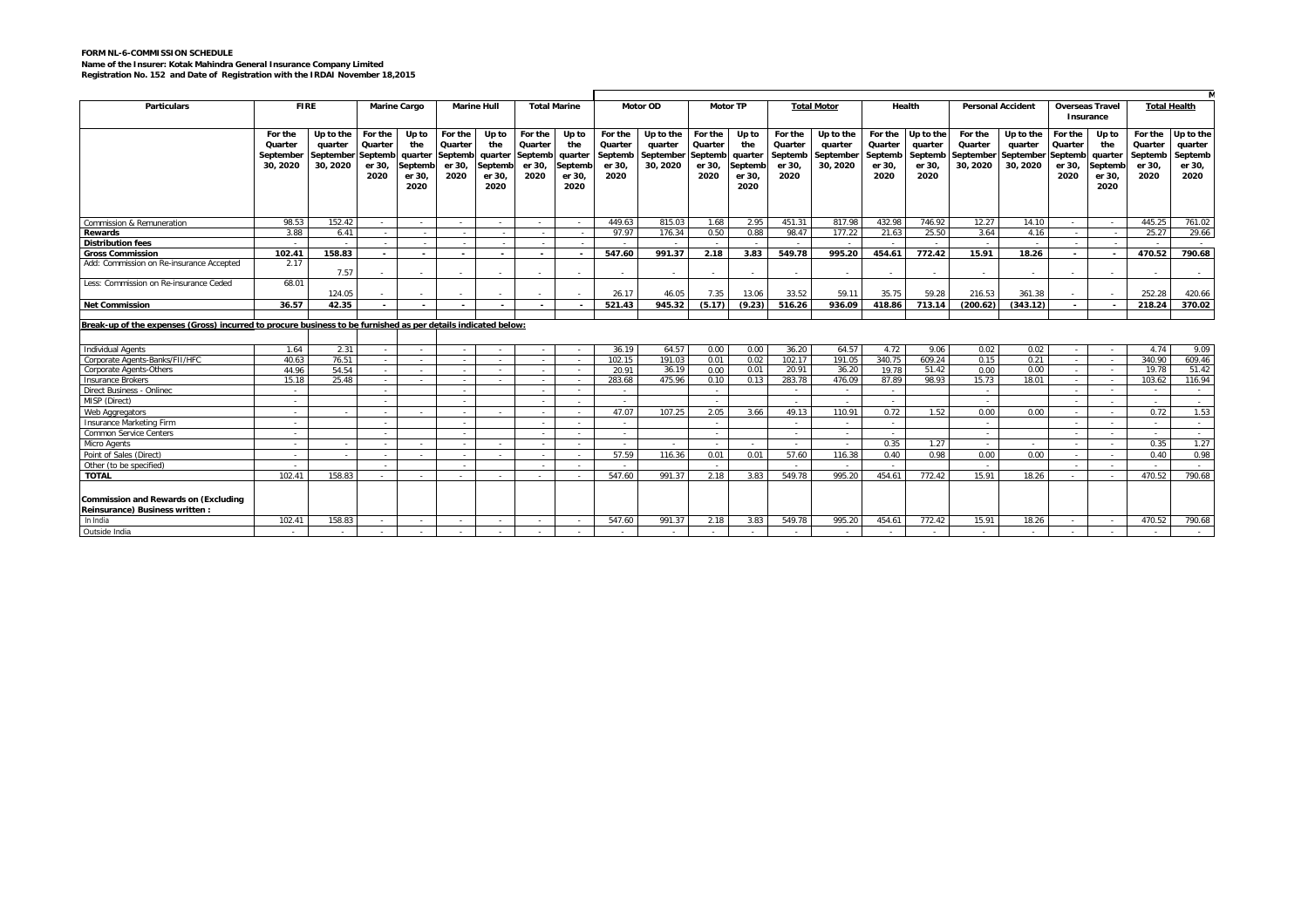| <b>FORM NL-6-COMMISSION SCHEDULE</b>      |  |
|-------------------------------------------|--|
| Name of the Insurer: Kotak Mahindra Gene  |  |
| Registration No. 152 and Date of Registra |  |



|                                                                                | liscellaneous                                   |                                                      |                                      |                                                           |                                                 |                                                      |                                                 |                                                      |                                                 |                                                      |                                                 |                                           |                                                      |                                                   |                                             | (Amount in Rs. Lakhs)                         |                                             |                                               |                    |  |  |
|--------------------------------------------------------------------------------|-------------------------------------------------|------------------------------------------------------|--------------------------------------|-----------------------------------------------------------|-------------------------------------------------|------------------------------------------------------|-------------------------------------------------|------------------------------------------------------|-------------------------------------------------|------------------------------------------------------|-------------------------------------------------|-------------------------------------------|------------------------------------------------------|---------------------------------------------------|---------------------------------------------|-----------------------------------------------|---------------------------------------------|-----------------------------------------------|--------------------|--|--|
| <b>Particulars</b>                                                             | Workmen's<br>Compensation/<br><b>Employer's</b> |                                                      | Liability                            |                                                           |                                                 | Public/ Product<br>Liability                         | Engineering                                     |                                                      |                                                 | Aviation                                             |                                                 | <b>Crop Insurance</b>                     | Other segments                                       |                                                   | <b>Other Miscellaneous</b><br>segment       |                                               |                                             | <b>Total Miscellaneous</b>                    | <b>Grand Total</b> |  |  |
|                                                                                | For the<br>Quarter<br>Septemb<br>er 30,<br>2021 | Up to<br>the<br>quarter<br>Septemb<br>er 30,<br>2021 | Quarter<br>Septemb<br>er 30,<br>2021 | For the Up to the<br>quarter<br>Septemb<br>er 30,<br>2021 | For the<br>Quarter<br>Septemb<br>er 30,<br>2021 | Up to<br>the<br>quarter<br>Septemb<br>er 30,<br>2021 | For the<br>Quarter<br>Septemb<br>er 30,<br>2021 | Up to<br>the<br>quarter<br>Septemb<br>er 30,<br>2021 | For the<br>Quarter<br>Septemb<br>er 30,<br>2021 | Up to<br>the<br>quarter<br>Septemb<br>er 30,<br>2021 | For the<br>Quarter<br>Septemb<br>er 30,<br>2021 | Up to<br>the<br>quarter<br>er 30,<br>2021 | For the<br>Quarter<br>Septembe<br>Septemb r 30, 2021 | Up to the<br>quarter<br>Septemb<br>er 30,<br>2021 | For the<br>Quarter<br>September<br>30, 2021 | Up to the<br>quarter<br>September<br>30, 2021 | For the<br>Quarter<br>September<br>30, 2021 | Up to the<br>quarter<br>September<br>30, 2021 |                    |  |  |
| Commission & Remuneration                                                      | 1.05                                            | 2.08                                                 |                                      | $\sim$                                                    | 7.11                                            | 12.35                                                | $\sim$                                          | $\sim$                                               | ٠                                               | ч.                                                   |                                                 |                                           | 15.53                                                | 22.83                                             | 977.69                                      | 1,680.36                                      | 1.070.75                                    | 1.850.14                                      |                    |  |  |
| Rewards                                                                        | 0.02                                            | 0.08                                                 |                                      | $\sim$                                                    | 1.57                                            | 3.11                                                 | $\sim$                                          |                                                      |                                                 |                                                      |                                                 |                                           | 2.88                                                 | 4.61                                              | 124.35                                      | 234.28                                        | 129.76                                      | 252.37                                        |                    |  |  |
| <b>Distribution fees</b>                                                       |                                                 |                                                      | $\sim$                               | $\sim$                                                    | $\sim$                                          | ÷.                                                   | $\sim$                                          | $\sim$                                               | ÷.                                              | $\sim$                                               | $\sim$                                          | ÷.                                        | $\sim$                                               | ÷.                                                |                                             |                                               | ÷.                                          |                                               |                    |  |  |
| <b>Gross Commission</b>                                                        | 1.07                                            | 2.16                                                 |                                      |                                                           | 8.68                                            | 15.46                                                | $\overline{\phantom{a}}$                        |                                                      |                                                 |                                                      |                                                 |                                           | 18.41                                                | 27.44                                             | 1.102.04                                    | 1.914.64                                      | 1.200.51                                    | 2.102.51                                      |                    |  |  |
| Add: Commission on Re-insurance Accepted                                       | $\sim$                                          |                                                      | $\sim$                               |                                                           | 0.26                                            | 0.57                                                 | $\sim$                                          |                                                      | ×,                                              | ч.                                                   |                                                 | ٠                                         | 0.04                                                 | 1.78                                              | 0.30                                        | 2.35                                          | 18.77                                       | 37.15                                         |                    |  |  |
| Less: Commission on Re-insurance Ceded                                         | 0.11                                            | 0.21                                                 | $\sim$                               | $\sim$                                                    | 11.47                                           | 19.42                                                | $\sim$                                          | $\sim$                                               | ٠                                               | $\sim$                                               |                                                 | ٠                                         | 30.84                                                | 57.37                                             | 666.60                                      | 1,109.19                                      | 825.43                                      | 1,421.80                                      |                    |  |  |
| <b>Net Commission</b>                                                          | 0.96                                            | 1.95                                                 | $\overline{\phantom{a}}$             | $\overline{\phantom{0}}$                                  | (2.53)                                          | (3.39)                                               | $\overline{\phantom{a}}$                        | $\overline{\phantom{a}}$                             | $\overline{\phantom{a}}$                        | $\overline{\phantom{0}}$                             | $\overline{\phantom{a}}$                        |                                           | (12.39)                                              | (28.15)                                           | 435.74                                      | 807.80                                        | 393.85                                      | 717.86                                        |                    |  |  |
|                                                                                |                                                 |                                                      |                                      |                                                           |                                                 |                                                      |                                                 |                                                      |                                                 |                                                      |                                                 |                                           |                                                      |                                                   |                                             |                                               |                                             |                                               |                    |  |  |
| Break-up of the expenses (Gross) incurred                                      |                                                 |                                                      |                                      |                                                           |                                                 |                                                      |                                                 |                                                      |                                                 |                                                      |                                                 |                                           |                                                      |                                                   |                                             |                                               |                                             |                                               |                    |  |  |
| <b>Individual Agents</b>                                                       | 0.01                                            | 0.11                                                 | $\sim$                               | $\sim$                                                    | 0.44                                            | 0.54                                                 | $\sim$                                          | $\sim$                                               | $\sim$                                          | $\sim$                                               | $\sim$                                          | $\sim$                                    | 0.47                                                 | 0.49                                              | 39.95                                       | 74.39                                         | 41.81                                       | 81.47                                         |                    |  |  |
| Corporate Agents-Banks/FII/HFC                                                 | 0.93                                            | 1.75                                                 | $\sim$                               | $\sim$                                                    | 0.07                                            | 0.14                                                 | $\sim$                                          | $\sim$                                               | $\sim$                                          | $\sim$                                               | - 20                                            | $\sim$                                    | 3.23                                                 | 4.78                                              | 400.13                                      | 716.62                                        | 439.45                                      | 777.75                                        |                    |  |  |
| Corporate Agents-Others                                                        |                                                 |                                                      |                                      |                                                           |                                                 |                                                      | $\sim$                                          | $\sim$                                               |                                                 |                                                      |                                                 |                                           | 0.00                                                 | 0.01                                              | 23.92                                       | 42.54                                         | 46.26                                       | 77.56                                         |                    |  |  |
| <b>Insurance Brokers</b>                                                       | 0.13                                            | 0.27                                                 | $\sim$                               | in 1919.                                                  | 8.18                                            | 14.78                                                | $\sim$                                          | i al                                                 | ×.                                              |                                                      |                                                 |                                           | 14.71                                                | 22.17                                             | 531.17                                      | 829.28                                        | 565.91                                      | 913.68                                        |                    |  |  |
| Direct Business - Onlinec                                                      |                                                 |                                                      |                                      |                                                           |                                                 |                                                      | $\sim$                                          | $\sim$                                               |                                                 |                                                      |                                                 |                                           | $\sim$                                               |                                                   |                                             |                                               |                                             | $\sim$                                        |                    |  |  |
| MISP (Direct)                                                                  |                                                 |                                                      |                                      |                                                           |                                                 |                                                      | $\sim$                                          | i.                                                   |                                                 |                                                      |                                                 |                                           |                                                      |                                                   |                                             |                                               |                                             | - 20                                          |                    |  |  |
| Web Aggregators                                                                | (0.00)                                          | 0.02                                                 | $\sim$                               | $\sim$                                                    | $\sim$                                          | $\sim$                                               | $\sim$                                          | $\sim$                                               | $\sim$                                          | $\sim$                                               | $\sim$                                          | ٠                                         | (0.00)                                               | 0.00                                              | 1.65                                        | 55.46                                         | 1.65                                        | 55.49                                         |                    |  |  |
| Insurance Marketing Firm                                                       |                                                 |                                                      |                                      |                                                           | $\sim$                                          |                                                      | $\sim$                                          | $\sim$                                               | ٠                                               | $\sim$                                               |                                                 |                                           | $\sim$                                               |                                                   | $\sim$                                      |                                               | $\sim$                                      | $\sim$                                        |                    |  |  |
| Common Service Centers                                                         |                                                 |                                                      |                                      |                                                           | $\sim$                                          |                                                      | $\sim$                                          | $\sim$                                               | ÷,                                              |                                                      |                                                 |                                           | $\sim$                                               |                                                   |                                             |                                               | $\sim$                                      | $\sim$                                        |                    |  |  |
| Micro Agents                                                                   | $\sim$                                          | $\sim$                                               | $\sim$                               | $\sim$                                                    | $\sim$                                          | $\sim$                                               | $\sim$                                          | $\sim$                                               | $\sim$                                          | $\sim$                                               | $\sim$                                          | $\sim$                                    | $\sim$                                               | $\sim$                                            | 1.80                                        | 2.89                                          | 1.80                                        | 2.89                                          |                    |  |  |
| Point of Sales (Direct)                                                        | $\sim$                                          |                                                      | $\sim$                               | in 1919.                                                  | $\sim$                                          | $\sim$                                               | $\sim$                                          | $\sim$                                               | $\sim$                                          | $\sim$                                               | $\sim$                                          |                                           | $\sim$                                               | $\sim$                                            | 103.43                                      | 193.45                                        | 103.63                                      | 193.66                                        |                    |  |  |
| Other (to be specified)                                                        |                                                 |                                                      |                                      |                                                           |                                                 |                                                      | $\sim$                                          | $\sim$                                               | $\sim$                                          |                                                      |                                                 | ٠                                         | ٠                                                    |                                                   |                                             |                                               |                                             |                                               |                    |  |  |
| <b>TOTAL</b>                                                                   | 1.07                                            | 2.16                                                 | $\sim$                               |                                                           | 8.68                                            | 15.46                                                | $\sim$                                          | i.                                                   | $\sim$                                          |                                                      |                                                 | $\sim$                                    | 18.41                                                | 27.44                                             | 1.102.04                                    | 1,914.64                                      | 1.200.51                                    | 2.102.51                                      |                    |  |  |
| <b>Commission and Rewards on (Excluding</b><br>Reinsurance) Business written : |                                                 |                                                      |                                      |                                                           |                                                 |                                                      |                                                 |                                                      |                                                 |                                                      |                                                 |                                           |                                                      |                                                   |                                             |                                               |                                             |                                               |                    |  |  |
| In India                                                                       | 1.07                                            | 2.16                                                 | $\sim$                               | $\sim$                                                    | 8.68                                            | 15.46                                                | $\sim$                                          | $\sim$                                               | $\sim$                                          | $\sim$                                               | $\sim$                                          | $\sim$                                    | 18.41                                                | 27.44                                             | 1.102.04                                    | 1,914.64                                      | 1.200.51                                    | 2.102.51                                      |                    |  |  |
| Outside India                                                                  |                                                 | $\sim$                                               |                                      |                                                           |                                                 | $\sim$                                               |                                                 |                                                      |                                                 |                                                      |                                                 |                                           | $\sim$                                               | $\sim$                                            | a.                                          | ÷.                                            | in 1999.                                    | $\sim$                                        |                    |  |  |